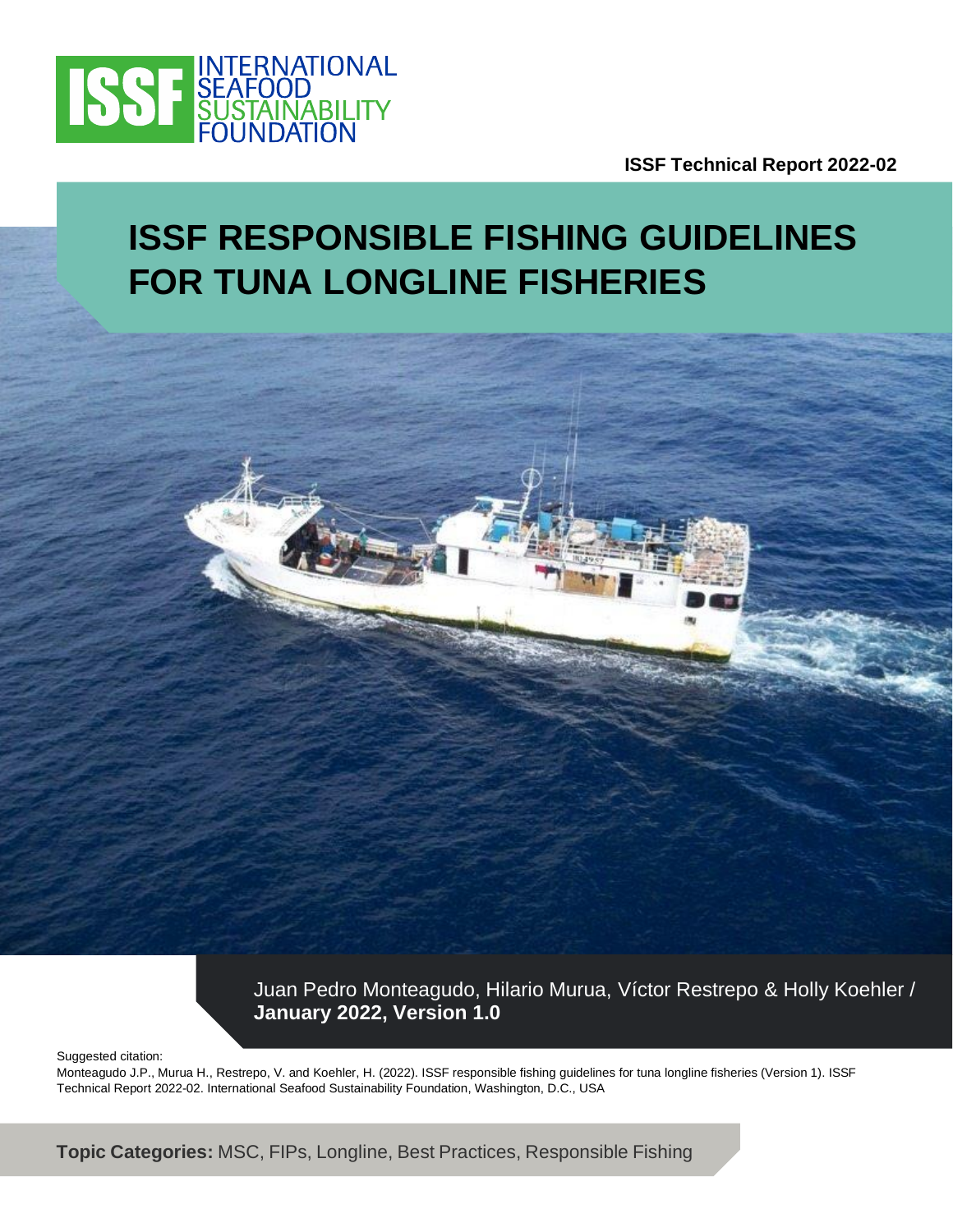### **Abstract**

Many tuna fisheries have begun to enter Fishery Improvement Projects (FIPs) to address the problems that would prevent them from achieving or maintaining Marine Stewardship Council (MSC) certification. This includes longline fisheries that target tunas such as albacore, bigeye and yellowfin. ISSF and other NGOs have put together lists of the elements that they consider to be most important for effective management of longline tuna fisheries. This paper emphasizes the most important and common weaknesses identified in longline tuna FIP action plans against [ISSF´s technical report on](https://www.iss-foundation.org/research-advocacy-recommendations/our-scientific-program/scientific-reports/download-info/issf-2020-10-recommended-best-practices-for-tuna-longline-fisheries-in-transition-to-msc-certification/)  [Recommended Best Practices for Longline Fisheries in Transition to MSC Certification \(ISSF, 2020\).](https://www.iss-foundation.org/research-advocacy-recommendations/our-scientific-program/scientific-reports/download-info/issf-2020-10-recommended-best-practices-for-tuna-longline-fisheries-in-transition-to-msc-certification/)

#### **Author Information**

J.P Monteagudo, H. Murua, V. Restrepo and H. Koehler **International Seafood Sustainability Foundation** 655 15th Street NW, Suite 800 Washington, DC 20005

#### **January 2022**

The research reported in the present Technical Report was funded by the International Seafood Sustainability Foundation (ISSF) and conducted independently by the author(s). The report and its results, professional opinions, and conclusions are solely the work of the author(s). There are no contractual obligations between ISSF and the author(s) that might be used to influence the report's results, professional opinions, and conclusions.

The International Seafood Sustainability Foundation (ISSF) — a global coalition of seafood companies, fisheries experts, scientific and environmental organizations, and the vessel community — promotes science-based initiatives for long-term tuna conservation, FAD management, bycatch mitigation, marine ecosystem health, capacity management, and illegal fishing prevention. Helping global tuna fisheries meet sustainability criteria to achieve the Marine Stewardship Council certification standard — without conditions — is ISSF's ultimate objective. To learn more, visit iss-foundation.org, and follow ISSF on Facebook, Twitter, Instagram, YouTube, and LinkedIn.

To learn more, visit **[iss-foundation.org](http://iss-foundation.org/)**.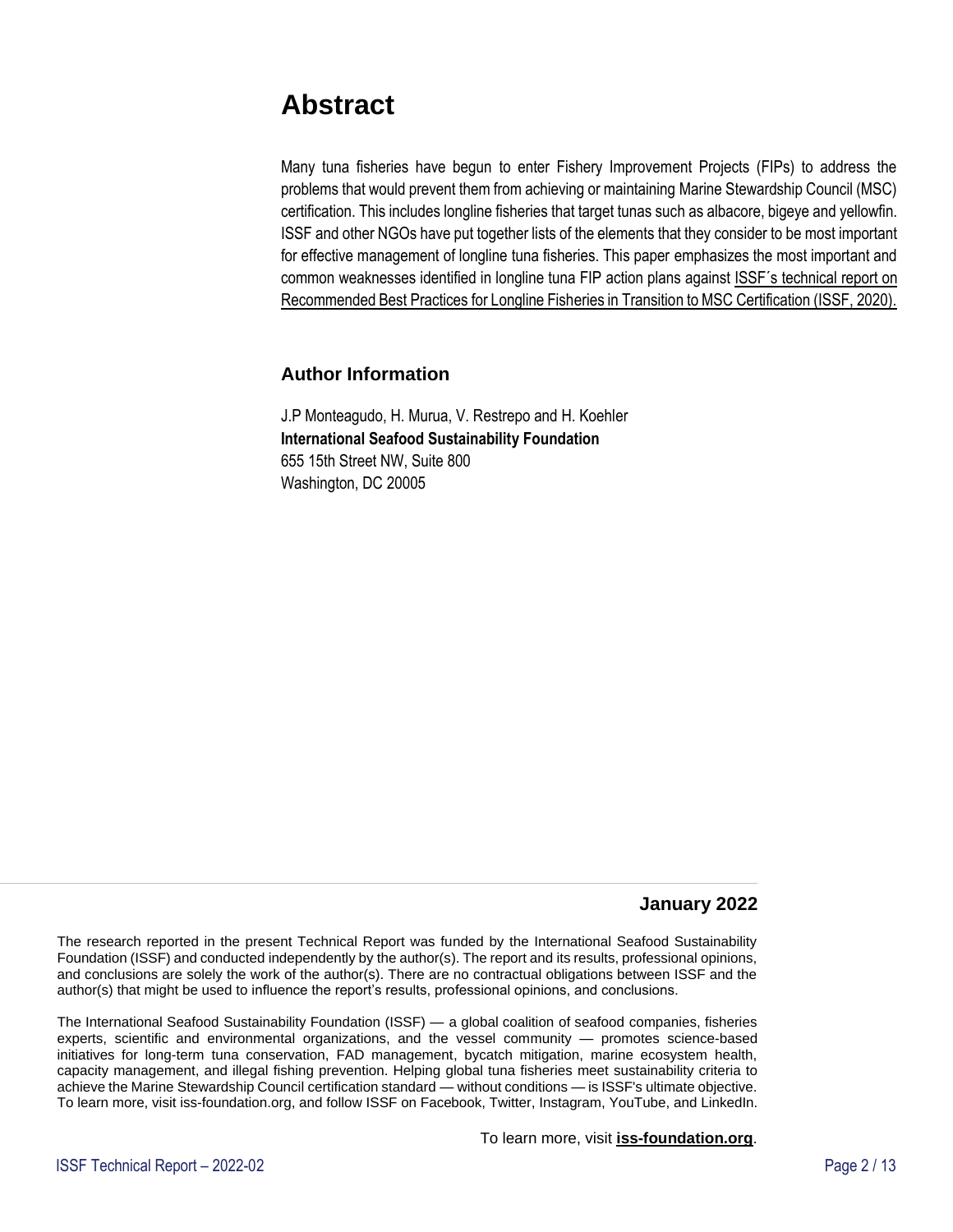## **Table of Contents**

| 1.                                                                                                                                                                                                             |
|----------------------------------------------------------------------------------------------------------------------------------------------------------------------------------------------------------------|
| 2. Principle 1. Sustainable target fish stocks. Harvest strategy and fleet data requirements  5                                                                                                                |
| 2.1. Longline tuna fisheries must commit to comply with flag state and RFMO reporting requirements                                                                                                             |
| 2.2. Longline tuna fisheries should commit to voluntarily provide historical and current operational data<br>and information beyond minimum requirements for improved stock assessment and characterization of |
| 2.3. Longline tuna fisheries should commit to support science-based fishing effort and/or catch<br>limitation measures for longline and other fleets to ensure stocks are maintained around Maximum            |
|                                                                                                                                                                                                                |
| 3.1. Longline tuna fisheries must commit to address ecosystem impact and bycatch issues, particularly                                                                                                          |
| 3.2. Longline tuna fisheries must ensure shark finning is not taking place. 8                                                                                                                                  |
|                                                                                                                                                                                                                |
| 4.1. General – Longline tuna fisheries must commit to comply with as well as support the RFMO                                                                                                                  |
| 4.2. Fleet specific - Longline tuna fisheries must commit to comply with and support management at                                                                                                             |
|                                                                                                                                                                                                                |
|                                                                                                                                                                                                                |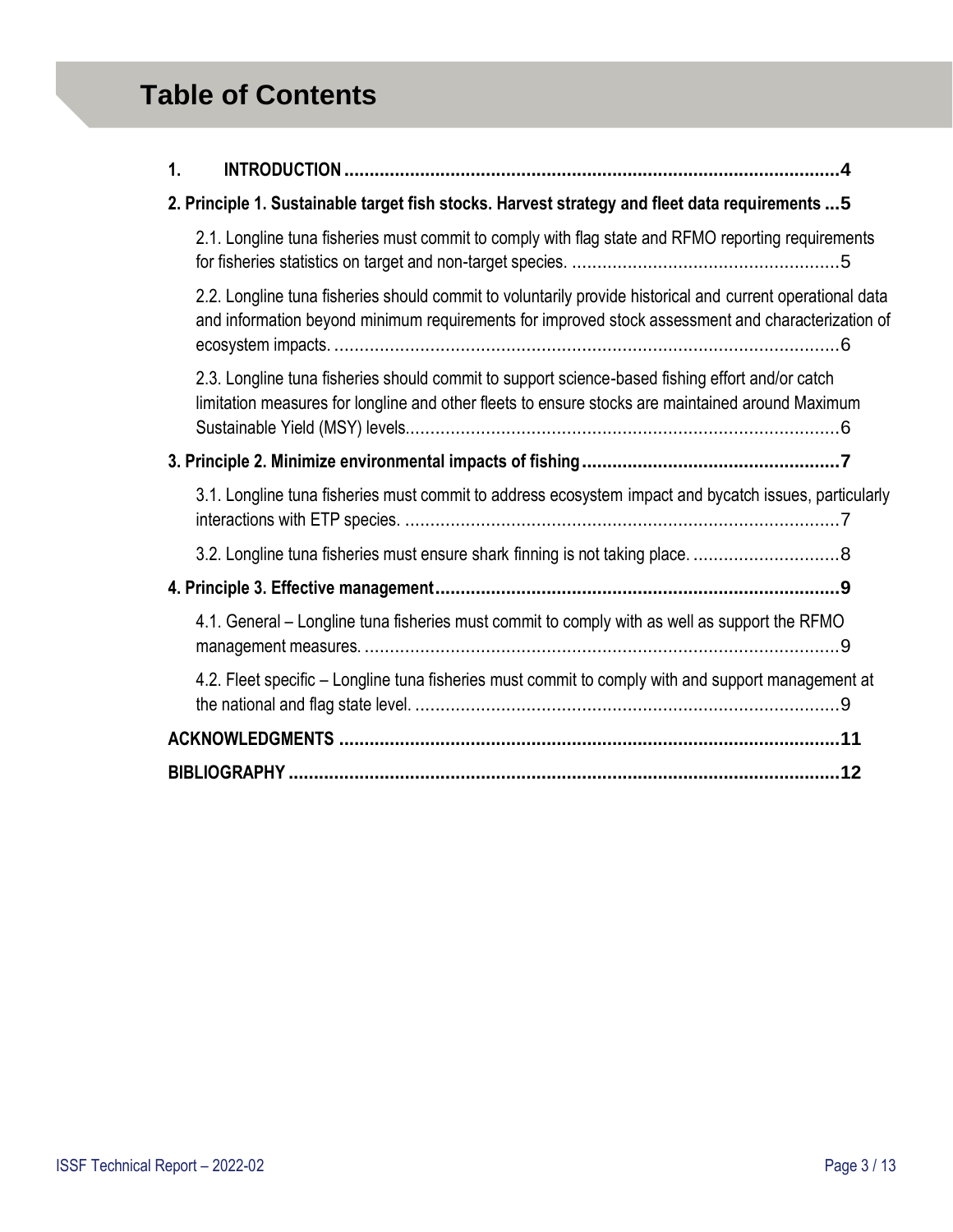## <span id="page-3-0"></span>**1. INTRODUCTION**

This Responsible Fishing Guidelines document is intended to help tuna longline FIPs and MSC-certified fisheries (referred to here as "Longline Tuna Fisheries") by describing a series of key recommendations and best practices for conducting more responsible fishing operations. These recommendations could also be useful for improving scores against the MSC standard, and they intend to address the most important and common weaknesses identified in longline tuna FIP action plans against [ISSF´s technical report on Recommended Best Practices for Longline Fisheries in](https://www.iss-foundation.org/research-advocacy-recommendations/our-scientific-program/scientific-reports/download-info/issf-2020-10-recommended-best-practices-for-tuna-longline-fisheries-in-transition-to-msc-certification/)  [Transition to MSC Certification \(ISSF, 2020\).](https://www.iss-foundation.org/research-advocacy-recommendations/our-scientific-program/scientific-reports/download-info/issf-2020-10-recommended-best-practices-for-tuna-longline-fisheries-in-transition-to-msc-certification/) They include the high-level best practices recommended for longline tuna fisheries across all RFMOS, particularly for MSC Principles 1, 2 and 3.

Longline Tuna Fisheries adopting these responsible fishing guidelines should biannually review and update their commitments to incorporate not only the latest scientific recommendations and RFMO requirements but also inputs from FIP stakeholders.

The document is organized into three sections following MSC Principles 1, 2 and 3. Each section lists key elements that longline tuna fisheries should commit to in order to consistently support their FIP and/or achieve certification to unconditionally meet the three MSC Principles:

Principle 1: Sustainable target fish stocks. A fishery must be conducted in a manner that does not lead to overfishing or depletion of the exploited populations and, for those populations that are depleted, the fishery must be conducted in a manner that demonstrably leads to their recovery.

Principle 2: Environmental impact of fishing. Fishing operations must allow for the maintenance of the structure, productivity, function and diversity of the ecosystem (including habitat and associated dependent and ecologically related species) on which the fishery depends.

Principle 3: Effective management. The fishery is subject to an effective management system that respects local, national and international laws and standards and incorporates institutional and operational frameworks that require the use of the resource to be responsible and sustainable.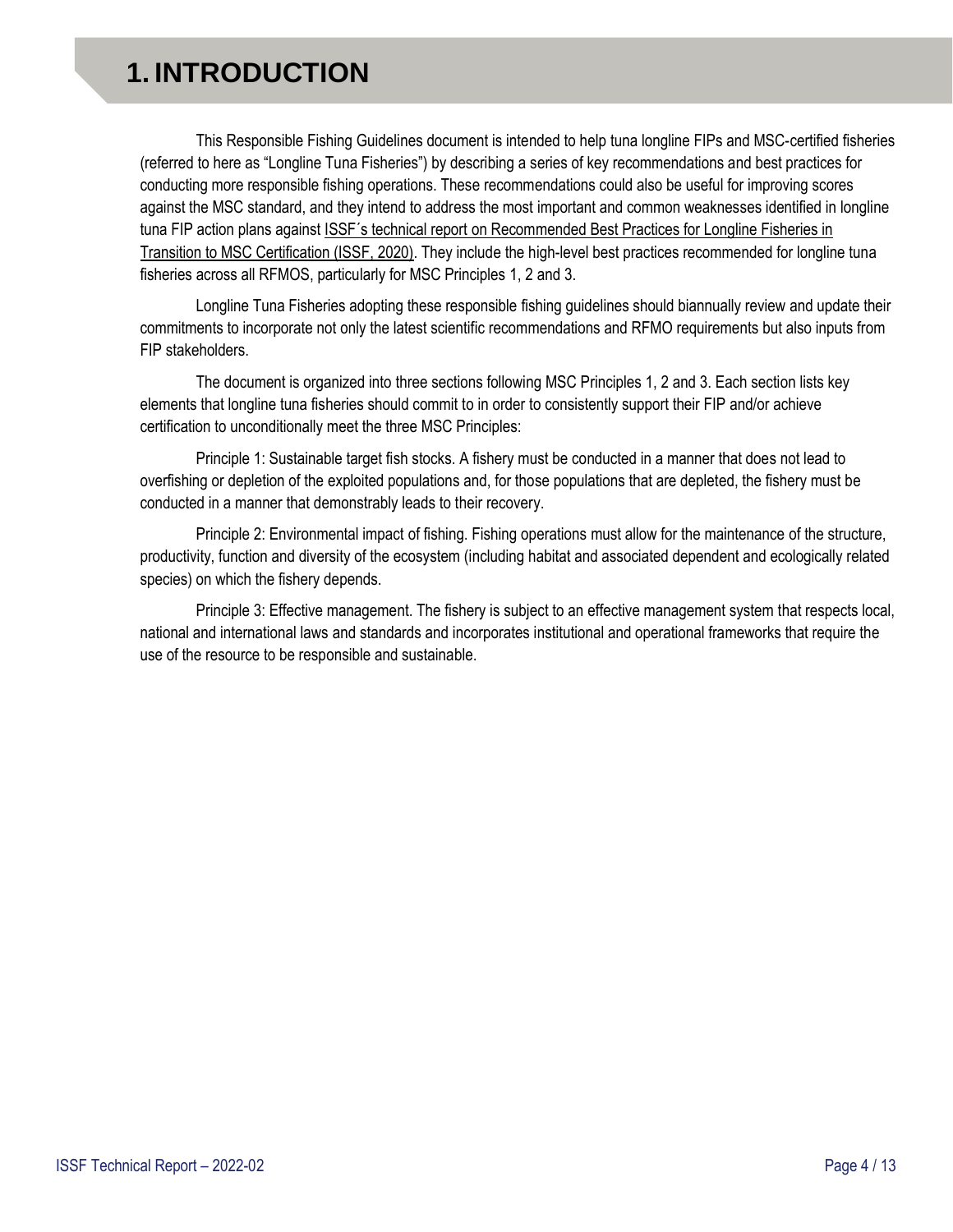## <span id="page-4-0"></span>**2. Principle 1. Sustainable target fish stocks. Harvest strategy and fleet data requirements**

Comprehensive, robust and precautionary harvest strategies are the foundation of modern sustainable fisheries management, which will allow fishery management objectives to be achieved. As such, longline tuna fisheries must be fully committed to comply with current harvest strategies for their fleets and target species or, if necessary, to support harvest strategy development and adoption whenever they are unavailable, incomplete, or inadequate. Particularly, fishery-dependent data are an integral part of the harvest strategy, key for tuna stock assessments, and needed for monitoring and evaluation of the harvest strategy, ultimately ensuring proper management and the long-term sustainability of target stocks.

Harvest strategies include the following elements:

- RFMO stock-specific, time-bound, management objectives: Longline tuna fisheries should support the review, discussion, and adoption of management objectives at the RFMO level.
- RFMO stock-specific target and limit reference points, including associated uncertainty: Longline tuna fisheries should support initiatives to investigate and develop biological reference points.
- Adequate monitoring strategy of fishing activities, which will provide evidence of implementation and effectiveness of the current harvest strategy and management system: Longline tuna fisheries must ensure that RFMO requirements for data collection, quality and reporting are met by them. In addition, they should provide voluntary fishery data to support RFMO scientific bodies' work where data gaps exist.
- Harvest Control Rules (HCR) for all target stocks: Longline tuna fisheries should support the Management Strategy Evaluation process and the development of HCRs, and should advocate for harvest control rules adoption by the RFMO, in collaboration with other longline tuna fisheries and any other concerned stakeholders (these might include other MSC-aspiring tuna fisheries, flag states and coastal licensing states).
- Support an adequate review and evaluation of current harvest strategy and management system: Longline tuna fisheries must report data to RFMOs, relevant research bodies, or specific research projects to allow for an evaluation of the harvest strategies' effectiveness.

To adequately support those elements, the longline tuna fisheries should engage in the following actions identified under each of the high-level best practices, which are identified in ISSF's Recommended Best Practices for Longline Fisheries [in Transition to MSC Certification \(ISSF, 2020\):](https://www.iss-foundation.org/research-advocacy-recommendations/our-scientific-program/scientific-reports/download-info/issf-2020-10-recommended-best-practices-for-tuna-longline-fisheries-in-transition-to-msc-certification/)

### <span id="page-4-1"></span>**2.1. Longline tuna fisheries must commit to comply with flag state and RFMO reporting requirements for fisheries statistics on target and nontarget species.**

- Fill out completely and accurately the logsheets required by the flag state, licensing authority, and/or RFMO for each set during a trip
- Collect and report nominal catch as well as catch, effort and size information by species to flag state/RFMO as per RFMO requirements to feed the information into stock assessments
- Ensure that the data are adequately compiled and reported to the RFMO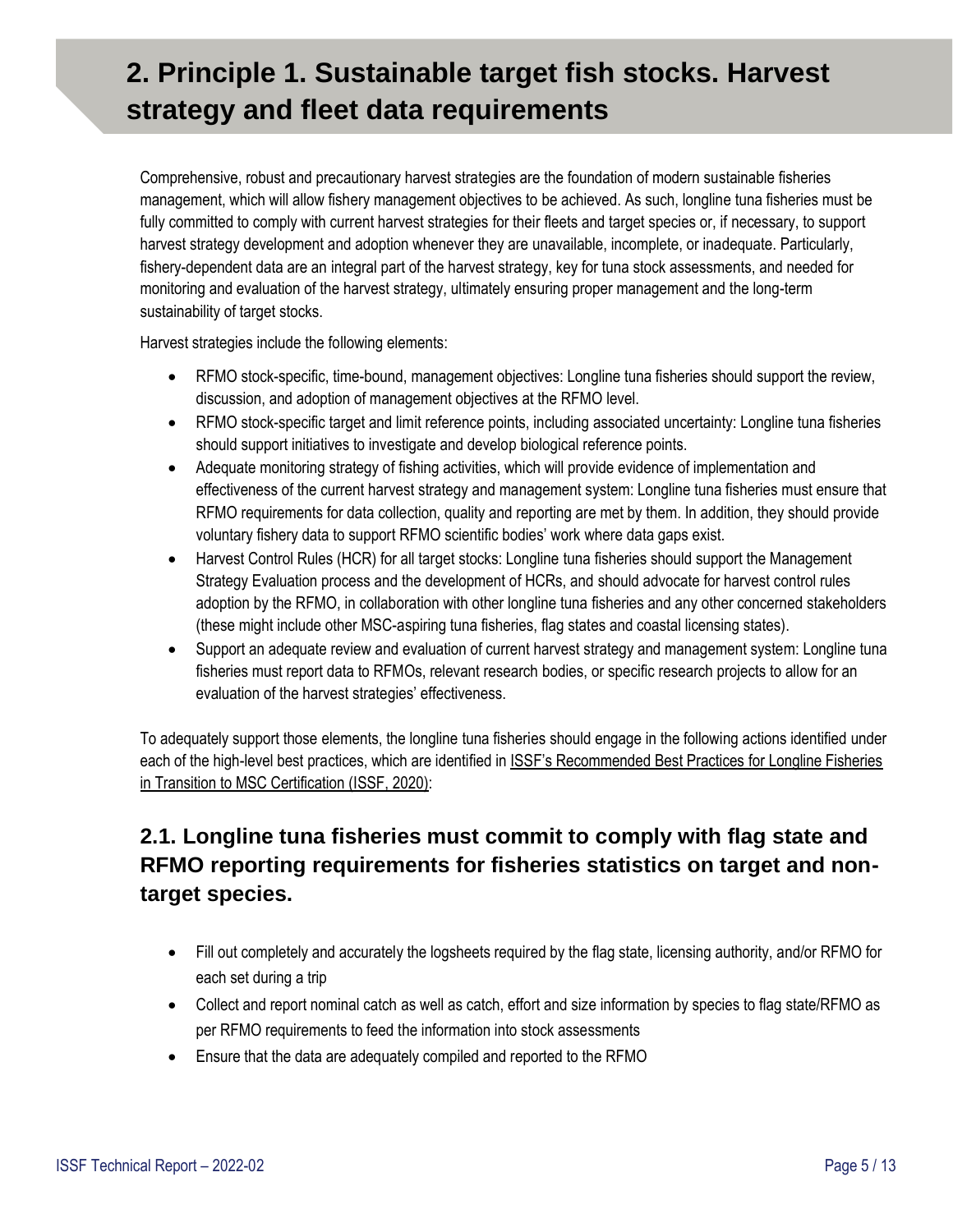<span id="page-5-0"></span>**2.2. Longline tuna fisheries should commit to voluntarily provide historical and current operational data and information beyond minimum requirements for improved stock assessment and characterization of ecosystem impacts.**

- Provide set-by-set operational catch, catch/effort, species composition, size composition and discards (including fate) data to inform stock assessments
- Release historical raw datasets and make information available to RFMO Scientific Committees or national research institutions, for improvement of Catch Per Unit Effort (CPUE) indices and, ultimately, to reduce uncertainties in stock assessments
- Respond to specific data requests by tuna RFMOs that can be met by the longline tuna fisheries
- Collaborate in RFMO fish sampling programs to contribute to biological studies to improve the stock assessments

### <span id="page-5-1"></span>**2.3. Longline tuna fisheries should commit to support science-based fishing effort and/or catch limitation measures for longline and other fleets to ensure stocks are maintained around Maximum Sustainable Yield (MSY) levels.**

- Support the adoption of management measures that clearly identify the shares of the catch and/or effort that should go to different gear types
- Support the setting of catch or effort limits for the longline fishery and other gear types that will allow the stock to fluctuate around a level consistent with MSY (or the target reference point, if one has been adopted)
- Other analyses that support RFMO management objectives (e.g., reduce effort, time/area management)
- Support research studies to investigate Biological Reference Points for target species
- Participate in and support scientific studies that identify catch and/or effort limits and measures to ensure stock is maintained at MSY
- Engage with other FIPs and MSC-certified fisheries with similar UoA, and coordinate efforts to promote adoption of management measures to ensure stock health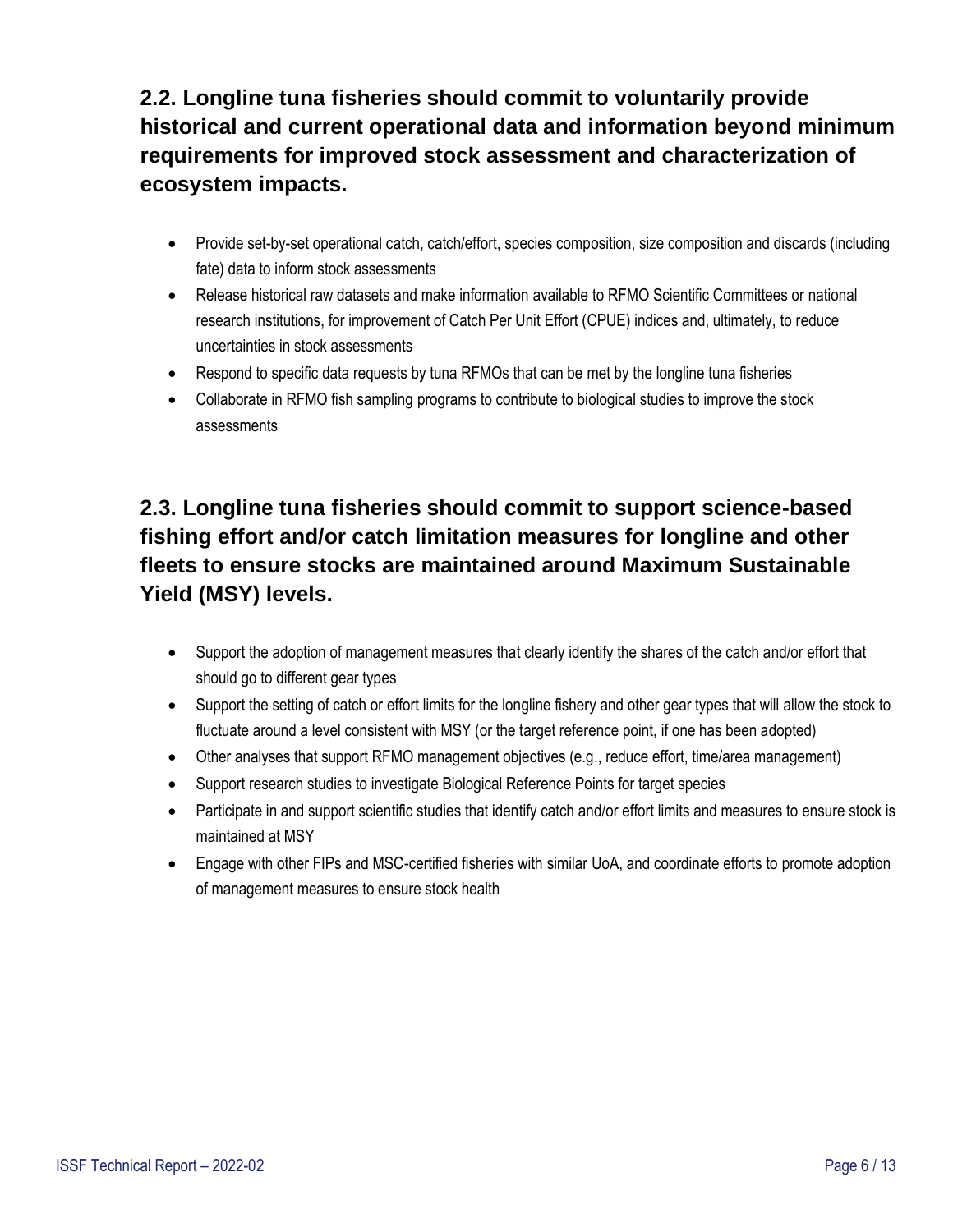## **3. Principle 2. Minimize environmental impacts of fishing**

The impacts on non-target species (including Endangered, Threatened, and Protected species — ETPs), habitats and the broader ecosystem by longline tuna fisheries must be appropriately characterized, quantified and managed to ensure that ecosystem structure, productivity, function and diversity are maintained. Thus, the fishery must establish proper monitoring and reporting so that management strategies can be appropriately evaluated and updated when necessary, while also being verified for compliance.

To address the environmental impacts of fishing, longline tuna fisheries **should implement the following actions identified under each of these high-level best practices** listed in ISSF's [Recommended Best Practices for Longline](https://www.iss-foundation.org/research-advocacy-recommendations/our-scientific-program/scientific-reports/download-info/issf-2020-10-recommended-best-practices-for-tuna-longline-fisheries-in-transition-to-msc-certification/)  [Fisheries in Transition to MSC Certification](https://www.iss-foundation.org/research-advocacy-recommendations/our-scientific-program/scientific-reports/download-info/issf-2020-10-recommended-best-practices-for-tuna-longline-fisheries-in-transition-to-msc-certification/) (ISSF, 2020):

### <span id="page-6-0"></span>**3.1. Longline tuna fisheries must commit to address ecosystem impact and bycatch issues, particularly interactions with ETP species.**

#### **Manage impacts on non-target species**

- Monitor the bycatch and discard rates of non-target species, and investigate means to reduce the catch of these species, if needed
- Provide bycatch and discard rates to flag states/RFMOs to be included in the stock assessment of those species
- Support the assessment and adoption of management measures for non-target species
- Conduct ecological risk assessments for the fishery under the FIPs to identify species of high risk or concern
- Ensure bait is sourced responsibly, by documenting the species, amounts and origin, and periodically review the current status of and trend in bait stocks

#### **Support and implement adequate observer coverage and monitoring**

- Ensure RFMO observer coverage requirements are met at the start of the longline tuna fishery action plan implementation (at least 5% of fishing effort, in line with most RFMOs' management regulations)
- Supplement existing RFMO observer requirements with a voluntary observer program by human observers or Electronic Monitoring (EM) system following minimum standards and recommendations<sup>1</sup> and covering 100% of fishing operations. For EM systems, a minimum 20% of recorded effort in hauled hooks should be reviewed for analysis.
- Support RFMO measures to require 100% observer coverage (human and/or electronic) in industrial tuna longline fisheries, including all those engaged in at sea transshipment, by 2024.
- Collect information through observers and monitoring programs to demonstrate compliance with:
	- o RFMO management measures

<sup>&</sup>lt;sup>1</sup> [Application of Electronic Monitoring Systems in Tuna Longline Fisheries. International Workshop. 2015 Kaohsiung, Taiwan. ISSF](https://iss-foundation.org/downloads/12845/) 2016-07. **SPCOceanic Fisheries Programme Observer Certification and Training Standards.**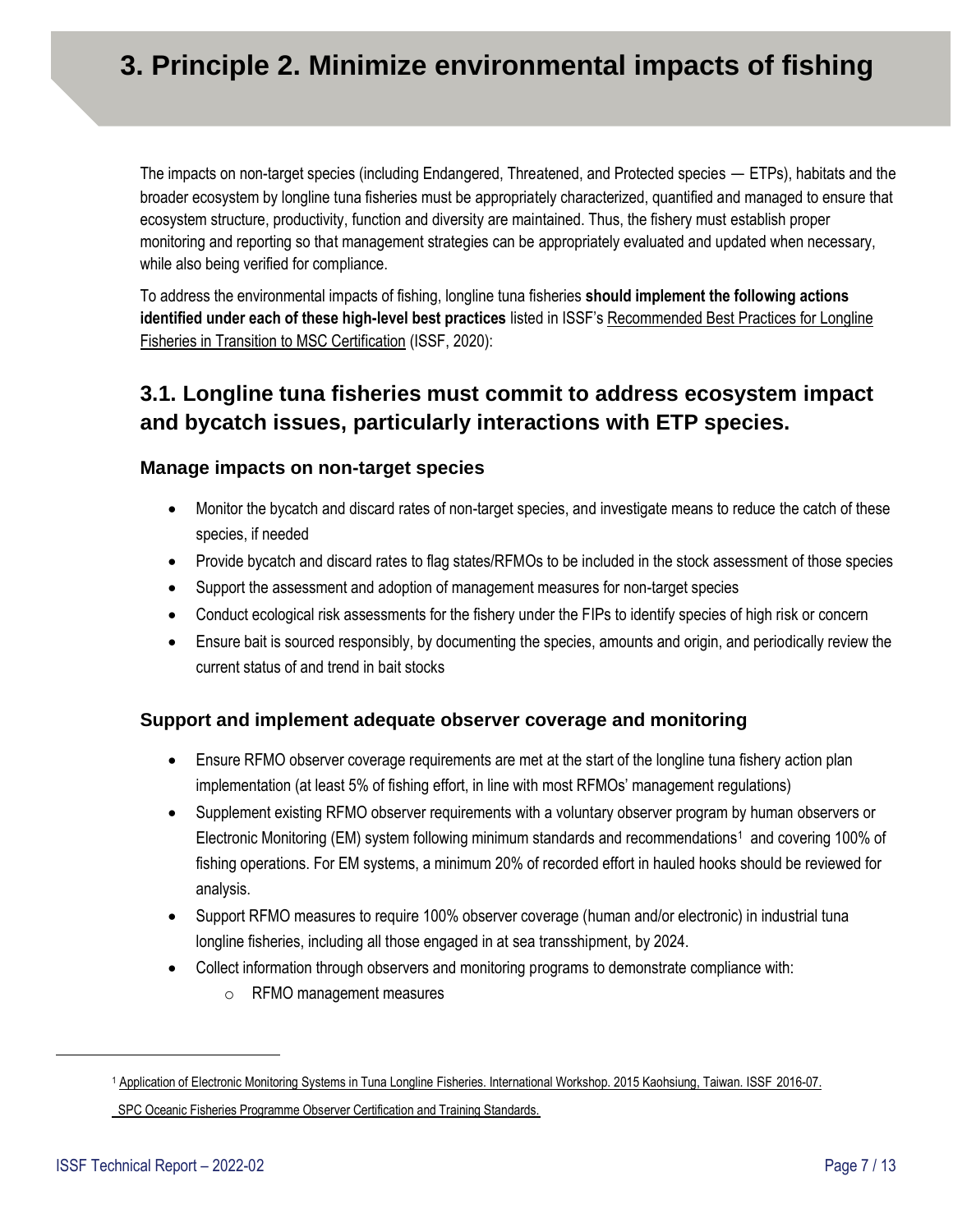- o FIP action plan strategies and commitments
- o RFMO and national at-sea and in-port transshipment requirements
- Ensure data collected on fleet activities and strategies are processed adequately. The longline tuna fisheries should submit fishery statistics and observer data to an RFMO or scientific institution capable of processing and analyzing the data to evaluate the implementation and performance of strategies aimed at managing impacts on non-target species.

#### **Apply and research best practices for handling and safe release of bycatch species**

- Implement RFMO and flag state requirements and recommendations for bycatch and ETP species for safe release
- Advocate for the RFMO and flag states to adopt mandatory best handling and release practices for ETP species
- Implement best practices to release unwanted catch and ETP species groups alive (see ISSF's Longline [Skippers' Guidebook](http://www.issfguidebooks.org/longline-cover) and [ISSF Conservation Measure 3.6\)](https://www.iss-foundation.org/vessel-and-company-commitments/conservation-measures-and-auditing/our-conservation-measures/3-bycatch-mitigation/3-6-transactions-with-vessels-implementing-best-practices-for-sharks-sea-turtles-and-seabirds/)
- Promote research to further develop best practices for handling and safe release and equipment that allow for quick, safe and effective live release that can lead to more selective fishing

#### **Implement proven mitigation measures and/or gear modifications**

- Implement mitigation and gear modification measures as indicated [in ISSF´s Longline Skippers' Guidebook](http://www.issfguidebooks.org/longline-cover) and in compliance with [ISSF Conservation Measure 3.6](https://www.iss-foundation.org/vessel-and-company-commitments/conservation-measures-and-auditing/our-conservation-measures/3-bycatch-mitigation/3-6-transactions-with-vessels-implementing-best-practices-for-sharks-sea-turtles-and-seabirds/) on Transactions with Vessels Implementing Best Practices
- Conduct regular training for fleet managers, skippers and crew in bycatch handling, gear modification and bycatch mitigation measures as required by [ISSF Conservation Measure 3.4](https://www.iss-foundation.org/vessel-and-company-commitments/conservation-measures-and-auditing/our-conservation-measures/3-bycatch-mitigation/3-4-skipper-best-practices/) on Skipper Best Practices
- Conduct and support research and training to further develop and improve gear modification and bycatch mitigation techniques and strategies

### <span id="page-7-0"></span>**3.2. Longline tuna fisheries must ensure shark finning is not taking place.**

- Adopt a binding, public shark-finning prohibition policy and demonstrate it is being enforced
- Require FIP/MSC participant fleets to land sharks with their fins naturally attached as required by [ISSF](https://www.iss-foundation.org/vessel-and-company-commitments/conservation-measures-and-auditing/our-conservation-measures/3-bycatch-mitigation/3-1c-prohibition-of-transactions-with-companies-without-a-public-policy-prohibiting-shark-finning/) [Conservation Measure 3.1\(c\)](https://www.iss-foundation.org/vessel-and-company-commitments/conservation-measures-and-auditing/our-conservation-measures/3-bycatch-mitigation/3-1c-prohibition-of-transactions-with-companies-without-a-public-policy-prohibiting-shark-finning/) on Sharks.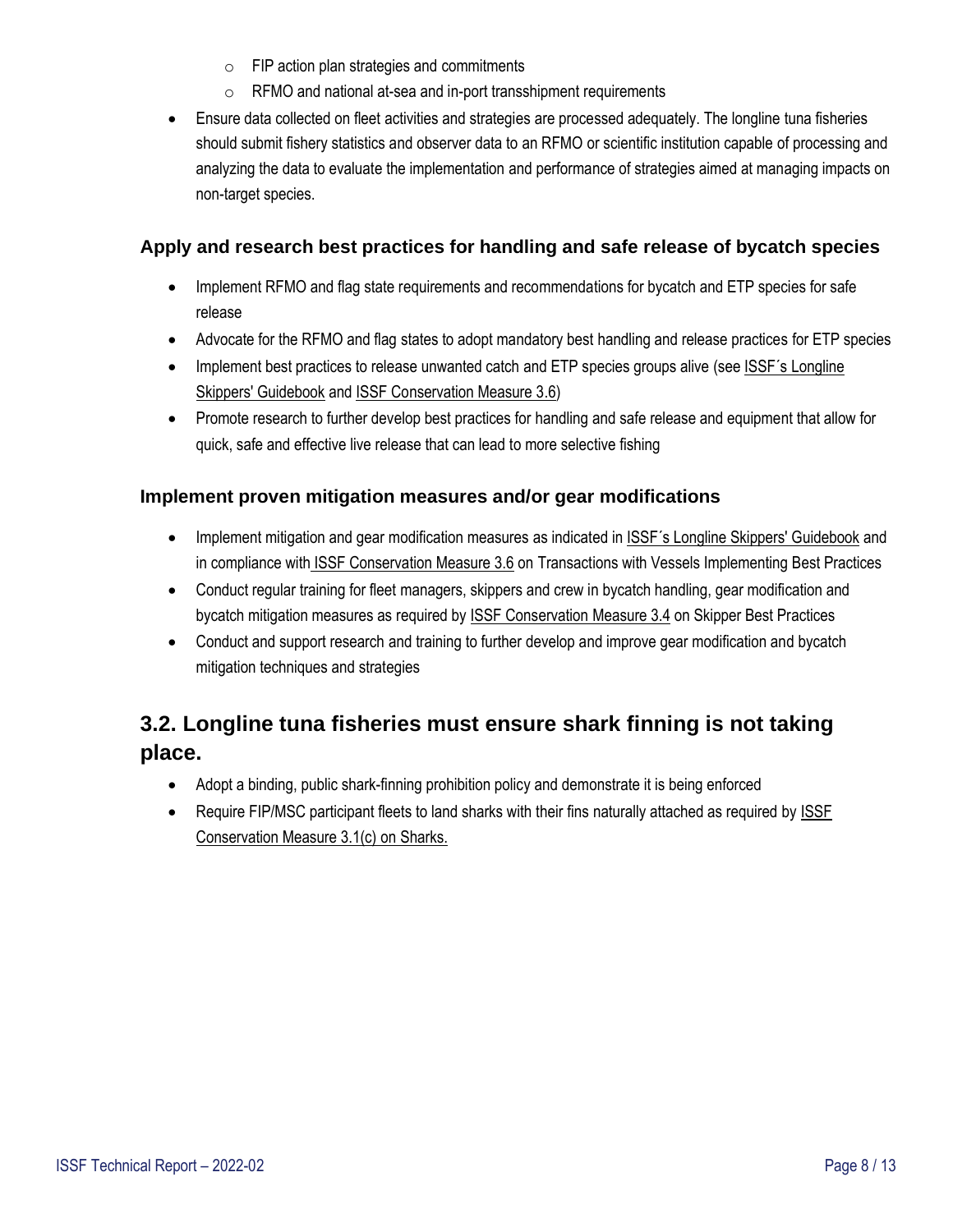<span id="page-8-0"></span>A responsible and sustainable use of the resources requires a robust and effective management system to be in place. This management system for longline tuna fisheries needs to be implemented at three levels: the flag state(s), the RFMO where it operates, and the countries in whose EEZs it is licensed to fish. There are a number of actions that the fishery/fleets of the FIP should support that would ensure an effective management of the resources/fisheries.

In order to implement an effective management system, the longline tuna fishery **should support the following actions under each of the high-level best practices** identified in ISSF's [Recommended Best Practices for Longline Fisheries in](https://www.iss-foundation.org/research-advocacy-recommendations/our-scientific-program/scientific-reports/download-info/issf-2020-10-recommended-best-practices-for-tuna-longline-fisheries-in-transition-to-msc-certification/)  [Transition to MSC Certification](https://www.iss-foundation.org/research-advocacy-recommendations/our-scientific-program/scientific-reports/download-info/issf-2020-10-recommended-best-practices-for-tuna-longline-fisheries-in-transition-to-msc-certification/) (ISSF, 2020):

### <span id="page-8-1"></span>**4.1. General – Longline tuna fisheries must commit to comply with as well as support the RFMO management measures. 2**

- Support the development and maintenance of an accurate active list of vessels authorized by the RFMO (Van der Geest, 2021)
- Comply thoroughly with existing RFMO management measures and recommendations
- Support the adoption of, or strengthening of, mechanisms to evaluate compliance with the management measures adopted (Koehler, 2021)
- Support the implementation of RFMO management measures and promote mechanisms and responses to incentivize compliance and sanction non-compliance
- Support the adoption of a strong Monitoring, Control and Surveillance (MCS) framework (vessel licensing and registration, Vessel Monitoring System — VMS, electronic logbooks and reporting, observer coverage and the monitoring of landings or in-port transshipments), including Port State measures that fully implement th[e FAO](https://www.iss-foundation.org/downloads/21835/)  [Port State Measures Agreement](https://www.iss-foundation.org/downloads/21835/)<sup>3</sup>

### <span id="page-8-2"></span>**4.2. Fleet specific – Longline tuna fisheries must commit to comply with and support management at the national and flag state level.**

- Support efforts for periodic review of the performance of flag state and RFMO management systems
- Support strong RFMO and flag state MCS systems
- Advocate for the laws of the countries where the fishery is licensed to operate to be in line with RFMO and international requirements
- Some longline fisheries transship much of their catch at sea, and, in those cases, all transshipments must comply with RFMO management measures for at-sea transshipment and must occur under the monitoring of an RFMO observer program, to collect and report all required data. Moreover, the fleets involved in transshipments should ensure transshipment best practices<sup>4</sup> are followed. To the extent possible, carrier vessels conducting

<sup>&</sup>lt;sup>2</sup> As most of these actions are dependent on successful adoption by the RFMO through participatory processes, many of these can only be implemented at an advocacy level to the flag state/RFMO and through collaboration with and support from other interested stakeholders.

<sup>&</sup>lt;sup>3</sup> [Port State Measures in Tuna RFMOs: Benchmarking RFMO Port State Measures Against the 2009 FAO PSMA and Identifying Gaps](https://www.iss-foundation.org/downloads/21835/)

<sup>4</sup> [Collective Best Practices for Well-Managed At-Sea Transshipment.](https://www.iss-foundation.org/issf-downloads/download-info/ngo-tuna-forum-collective-best-practices-for-well-managed-at-sea-transshipment/)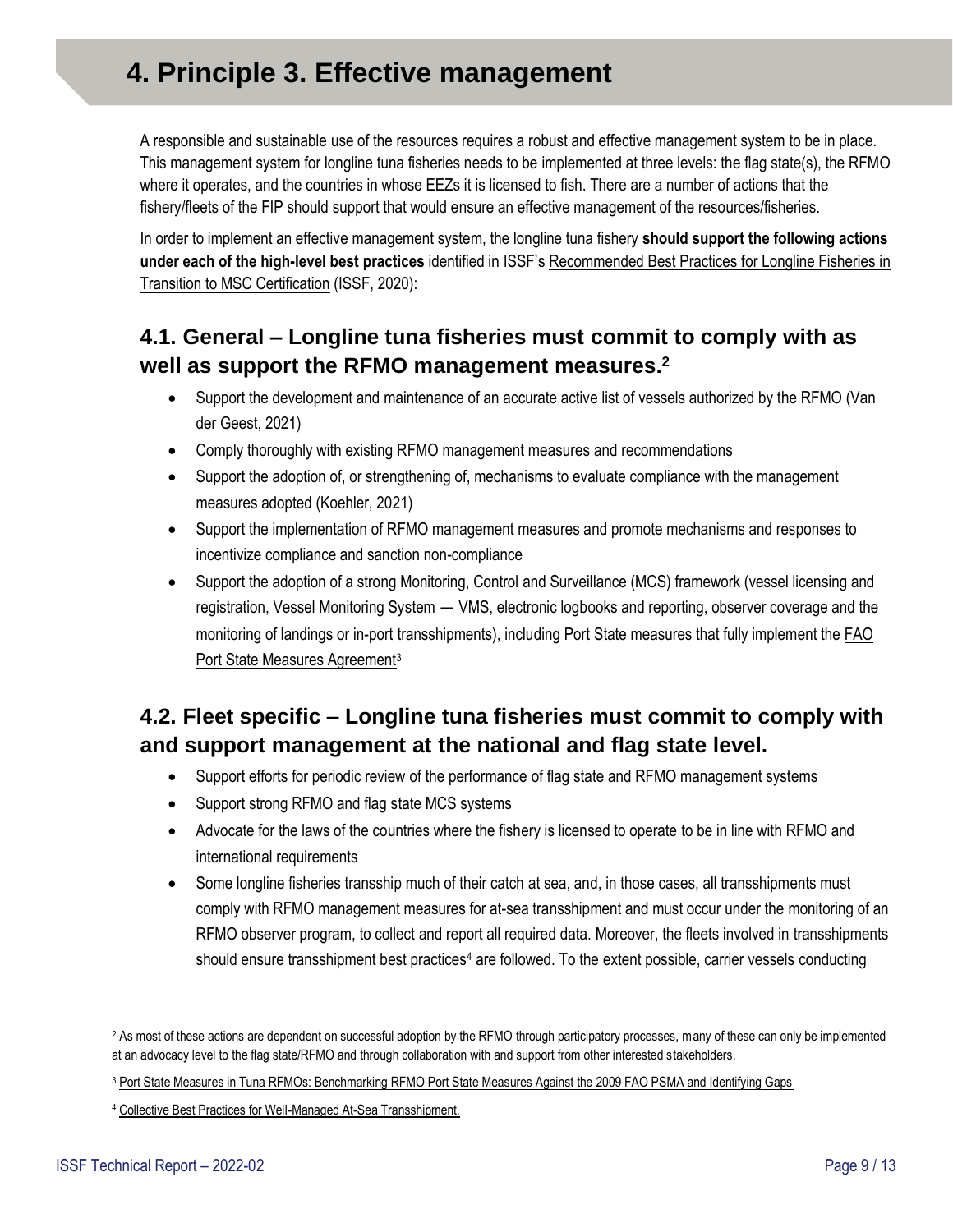transshipments for the longline tuna fishery participant fleet or involved in the FIP's supply chain should also incorporate transshipment best practices and recommendations.

- The fishery should also support continued improvement and transparency of at-sea transshipment regulations by RFMOs to ensure the practice is well managed.
- Maintain a training program for fleet managers, skippers and crew on IUU fishing, RFMO and licensing states management measures

Due to the specificity and changing nature of RFMO and flag state regulations, this document does not include precise recommendations for P3 in relation to them, other than to request that RFMO/flag state regulations are completely and adequately complied with to ensure MSC requirements are met.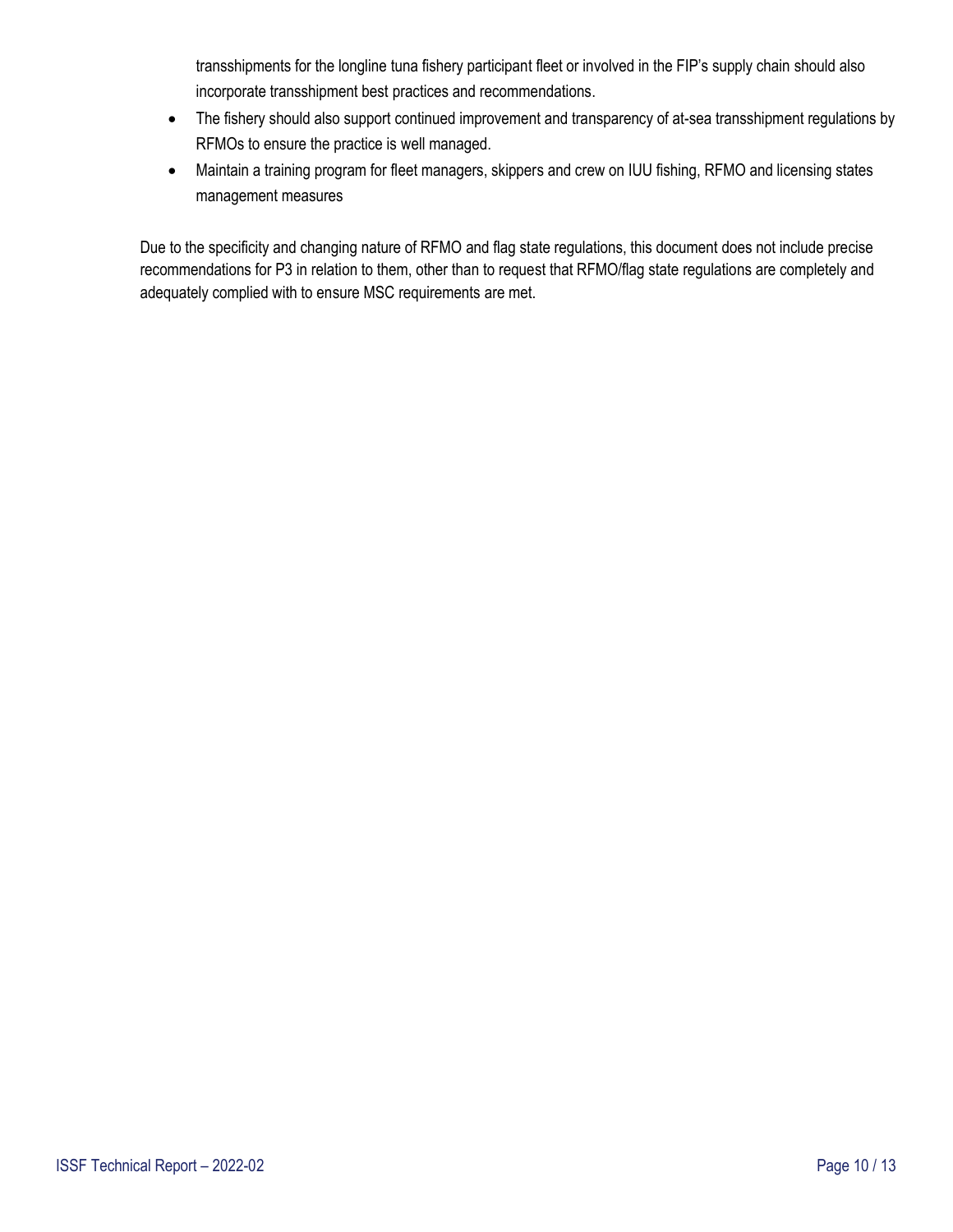## <span id="page-10-0"></span>**ACKNOWLEDGMENTS**

We are grateful to Eric Gilman and Alexia Morgan, who provided useful comments during the drafting of this document.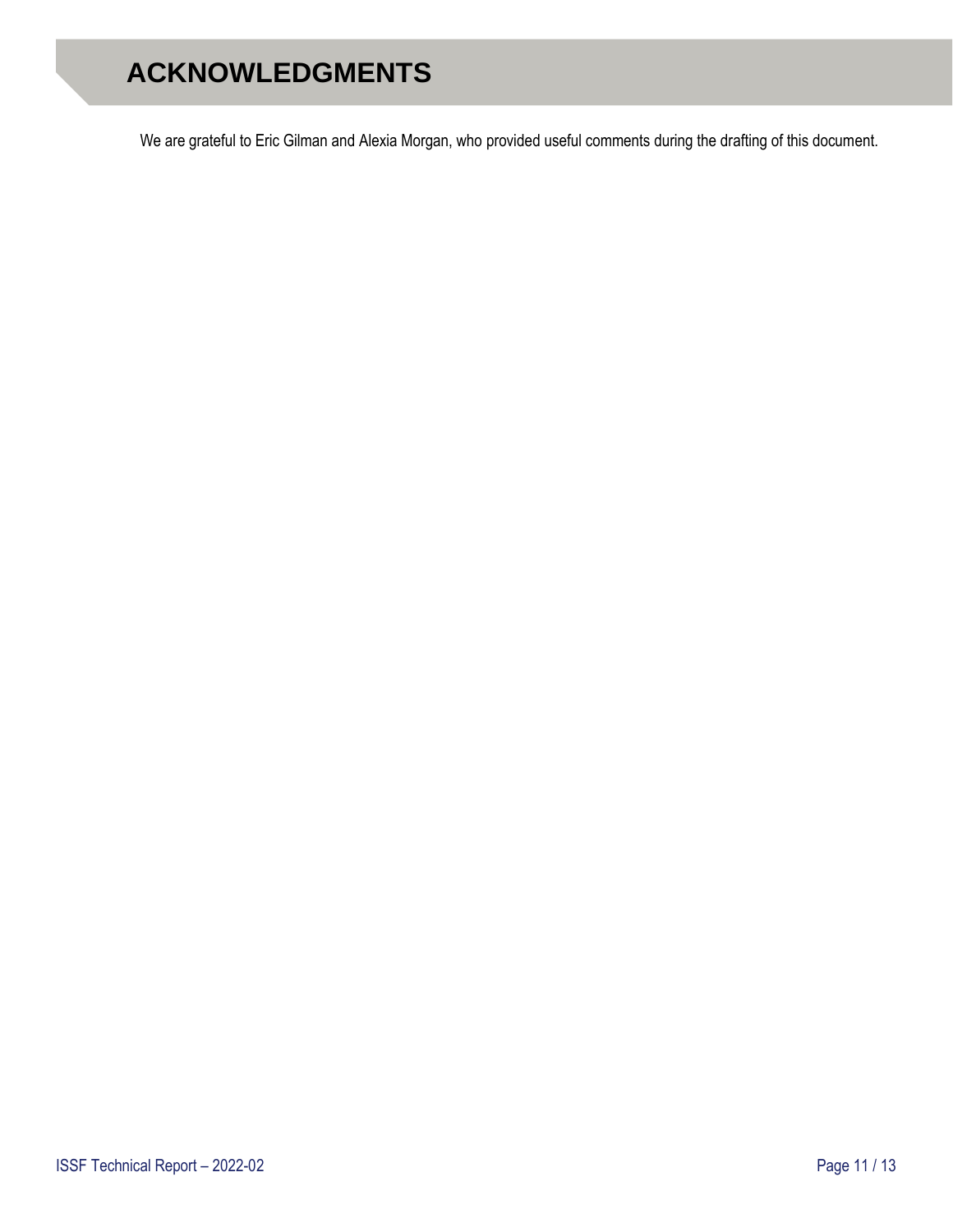## <span id="page-11-0"></span>**BIBLIOGRAPHY**

- Collective Best Practices for Well-Managed At-Sea Transshipment. NGO Tuna Forum.
- Koehler, H. (2021). Tuna RFMO Compliance Processes: A Comparative Analysis to Identify Best Practices (version 5). ISSF Technical Report 2021-06. International Seafood Sustainability Foundation, Washington, D.C., USA
- Restrepo, V. J.P. Monteagudo, A. Justel-Rubio and H. Murua. (2020). Recommended best practices for tuna longline fisheries in transition to MSC certification. ISSF Technical Report 2020-10. International Seafood Sustainability Foundation, Washington, D.C., USA

[Skippers' Guidebook to Sustainable Longline Fishing Practices,](http://www.issfguidebooks.org/downloadable-guides) Second Edition. ISSF 2016.

Van der Geest, C. 2021[. Tuna RFMO Authorised Vessel Lists: A Comparative](https://iss-foundation.org/knowledge-tools/technical-and-meeting-reports/download-info/issf-2021-04-tuna-rfmo-authorised-vessel-lists-a-comparative-analysis-to-identify-best-practices/%20?)  [Analysis to Identify Best Practices \(Version 6\). ISSF Technical](https://iss-foundation.org/knowledge-tools/technical-and-meeting-reports/download-info/issf-2021-04-tuna-rfmo-authorised-vessel-lists-a-comparative-analysis-to-identify-best-practices/%20?)  [Report 2021-04.](https://iss-foundation.org/knowledge-tools/technical-and-meeting-reports/download-info/issf-2021-04-tuna-rfmo-authorised-vessel-lists-a-comparative-analysis-to-identify-best-practices/%20?) International Seafood Sustainability Foundation, Washington, D.C., USA